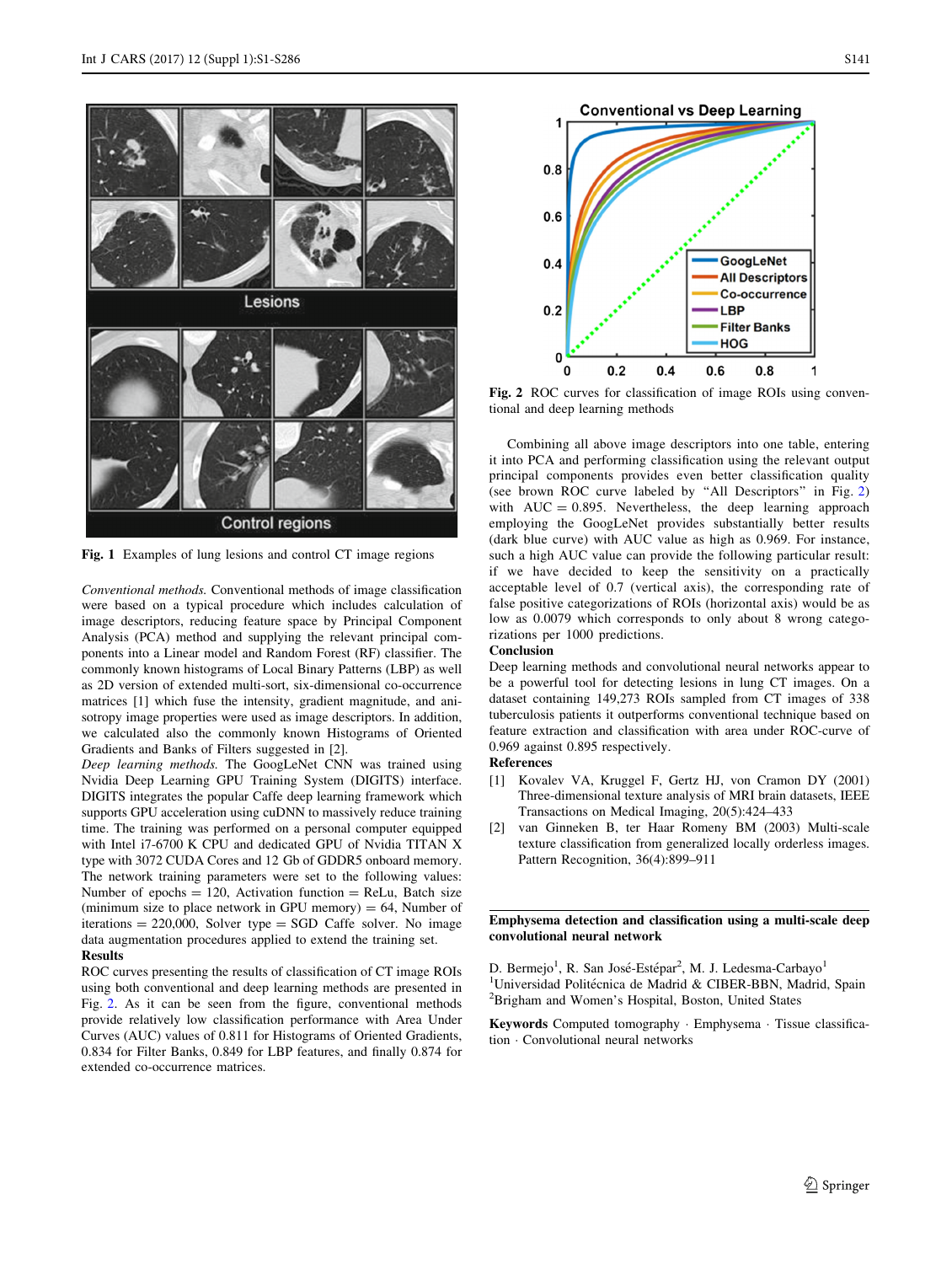# Purpose

Chronic Obstructive Pulmonary Disease (COPD) is the fourth leading cause of death worldwide and leads to two main phenotypes: chronic bronchitis and emphysema. Densitometric analysis in CT is widely accepted measurement of emphysema, however it may not be able to classify it into subtypes. Others methods based on texture information have been proposed to carry out an emphysema classification. Texture patterns lead to six distinct types of emphysematous tissue: normal tissue (NT), paraseptal (PS), panlobular (PL) and mild, moderate and severe centrilobular (CL1, CL2, CL3) emphysema. In this article we propose and validate an emphysema pattern classification tool in CT images based on a Multi-scale Convolutional Neural Network (M-CNN).

#### Methods

The proposed methodology is based on labeling two-dimensional ROIs sliding through all the segmented parenchyma in the corresponding axial slices. The definition of the physical extent of these ROIs is critical to achieve a successful classification. After carrying out different experiments, it has been corroborated the optimal ROI size proposed previously by other authors [1]—  $24.18 \times 24.18 \text{ mm}^2$ .

#### Benchmark classification method

We will benchmark our proposed methodology against state-of-theart work that is based on emphysema classification using local intensity distributions functions, estimated by Kernel Density Estimation (KDE), and subsequently classified by KNN classifier [2]. The authors showed that emphysema discrimination can be performed using intensity distributions, obtaining always even better results than when using more complex features.

# Multi-scale Convolutional Neural Network Architecture

In this work we propose a Multi-scale Convolutional Neural Network (M-CNN) that may be able to learn the optimal features of the input data not only at the single original image scale level but also at other levels. In this way the input of the proposed methodology is composed of a multi-scale representation at different scale levels of the image to be classified. The scaled versions correspond to Gaussian filtered versions according to the following equation:  $I_{\sigma} = I * G_{\sigma}$ ,  $\sigma = \{0, 0.3, 0.8\}.$ 

The proposed M-CNN architecture is shown in Fig. 1, and it is composed of 4 convolutional and 3 max-pooling layers. The input of the network is a  $31 \times 31 \times 3$  image patch, where reflects the three different scale representations, which is firstly convolved with a bank of 32 filters with a kernel size of  $3 \times 3$  to capture local information. The first layers learn low-level features of the input. After applying the ReLU transformation,  $f(x) = max(0, x)$ , to this first layer, we apply a max-pooling layer with a receptive filed size of  $2 \times 2$  where we will half the feature dimensionality. These layers are followed by a succession of convolutional and max-pooling layers, where features will be distributed from lowest to highest abstraction level hierarchy. The resulting extracted features are introduced into a 3 dense fullyconnected layers composed of 64, 112 and 6 neurons respectively, since 6 is the number of considered classes.



Fig. 1 Proposed M-CNN architecture for emphysema classification with 4 convolutional (red), 3 pooling (green) and 3 fully connected (purple) layers

Training is done through Stochastic Gradient Descent method updated with Nesternov momentum to minimize the categorical cross-entropy.

#### Overfitting prevention

In this work we apply 4 different techniques to reduce the overfitting: L2 regularization of the loss function, data augmentation using different spatial transformations over the training data set, early stopping where the training is stopped before overfitting begins and finally dropout by randomly dropping units with a given probability  $(p = 0.5)$  during training.

#### Results

The training and validation dataset for the proposed algorithm has been selected from a subset of 267 CT scans from the COPDGene study, where experienced pulmonologist have manually selected regions providing a total of 1337 tissue samples, corresponding to 6 tissue classes: NT (370 samples), PS (184), PL (148), CL1 (170), CL2 (287) and CL3 (178). We perform data augmentation on all samples by rotating (90 $^{\circ}$ ,  $-90^{\circ}$  and 180 $^{\circ}$ ), flipping (along X and Y axes) and combining both transformations during training.

## Evaluation

Architecture's hyperparameters selection and evaluation of the proposed and reference classification methods are based on a trainvalidation-test scheme jointly with a tenfold cross validation scheme.

#### Multi-scale convolutional network

An evaluation has been made to prove that introducing a multi-scale representation of the image can improve the performance. As shown in Table 1, Multi-scale CNN (M-CNN) obtained a greater global classification accuracy when compared to the mono-scale version of the architecture.

Table 1 Differences in the classification accuracy between the mono-scale and multi-scale versions of the proposed method

| Architecture    | Accuracy [mean (SD)] |
|-----------------|----------------------|
| Mono-scale CNN  | 0.819(0.027)         |
| Multi-scale CNN | 0.891(0.035)         |